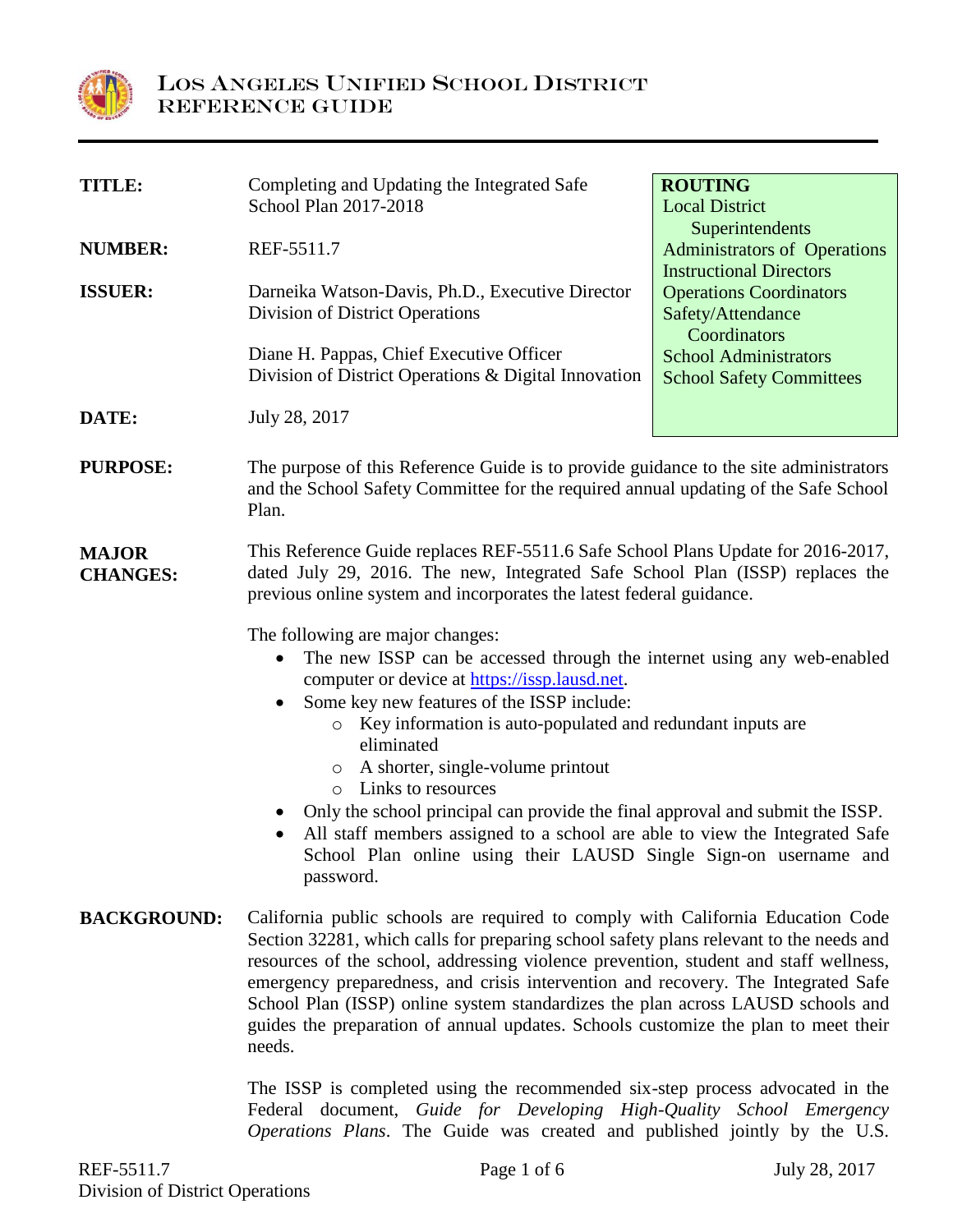

Department of Education; U.S. Department of Health and Human Services; U.S. Department of Homeland Security; U.S. Department of Justice; Federal Bureau of Investigation, and the Federal Emergency Management Agency (2013).

Consistent with the California Education Code Section 32281, each school is "required to write and develop a comprehensive school safety plan. The school site council may delegate this responsibility to a School Safety Committee." The required membership and duties of the School Safety Committee are outlined in Step 1 of the Planning and Edit views of the Integrated Safe School Plan.

Schools should be as inclusive as possible when soliciting members for their School Safety Committee. While the minimum required membership is clearly defined in Step 1 of the ISSP, schools should expand the membership to as many stakeholders as possible to ensure comprehensive representation. Committee membership should include representatives from each co-located school, small school and program on campus.

## **INSTRUCTIONS:** 1. General Procedures

The 2017 Integrated Safe School Plan is required to be updated and approved by Monday, October 2, 2017. Administrators are required to certify that the ISSP is updated, approved and printed as part of the Fall semester online Administrator Certification requirements.

The ISSP is created and updated online. To guide staff in completing their plans, a Quick Start Guide, a User Guide, and other support materials are available on the Emergency Services website at [http://achieve.lausd.net/isspresources.](http://achieve.lausd.net/isspresources) An online training video may be viewed in the Learning Zone as *STEPS 423 Updating and Submitting the Integrated Safe School Plan*.

All users access the ISSP program through the internet using any web-enabled computer or device at [https://issp.lausd.net,](https://issp.lausd.net/) and the LAUSD Single Sign-on username and password. A link is also available in the Principal's Portal on the District Operations webpage.

School principals may assign an additional user using the "ISSP Designee" field on the "School Details" page. These additional users can edit the plan and input data using the "Edit Plan" view, but only the school principal can provide the final approval and submit the plan.

The ISSP is designed so that schools can update and reprint their Safe School Plans as often as necessary to ensure that they are always accurate and current. The latest version number will display in the School Details page and in the printout. Changes made to the plan should be immediately visible to all staff members when logged in to view the plan as soon as the updates are approved.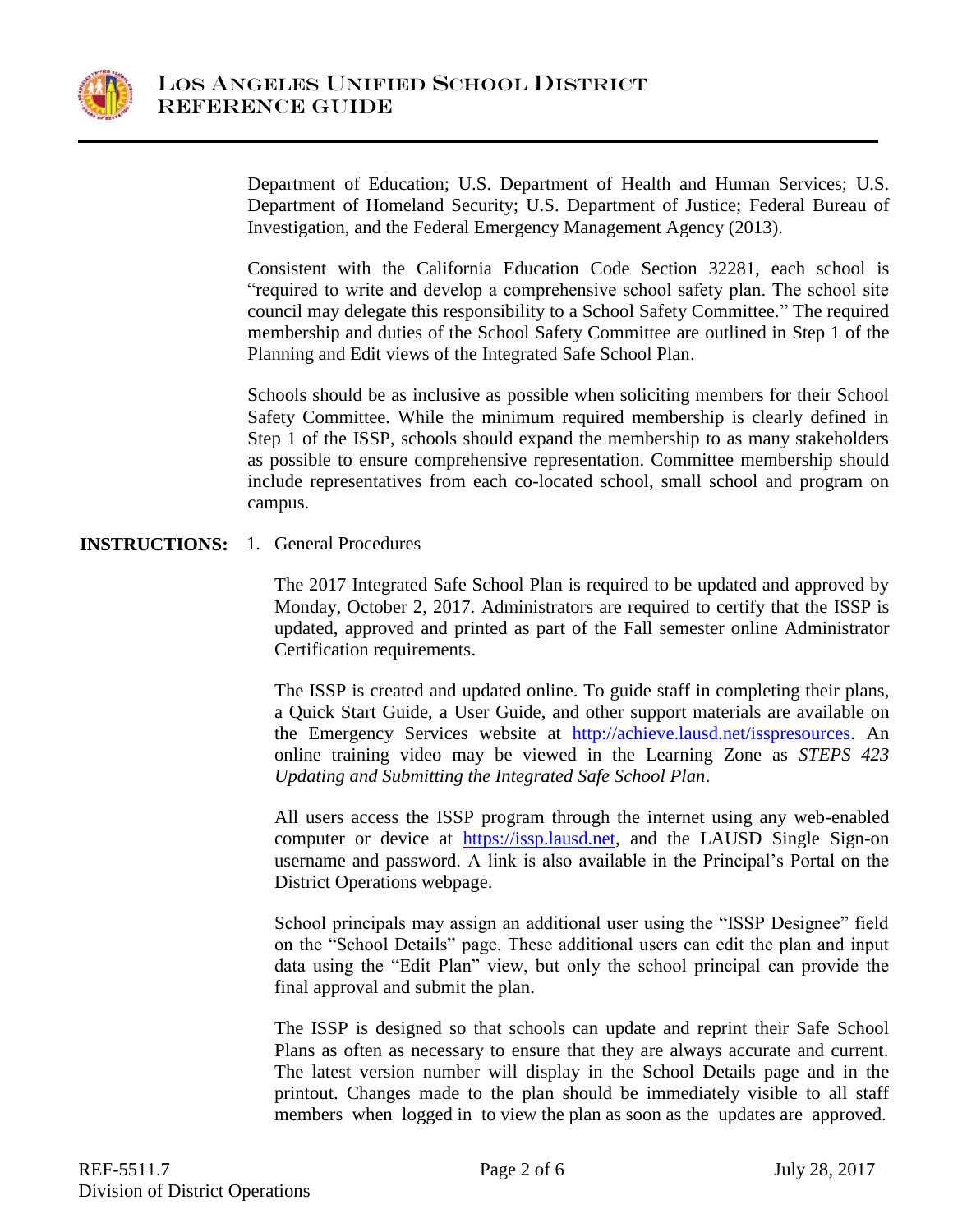

Any time that there is a change in staff or assignments, the plans should be updated.

By law, the ISSP is a public document. Schools are required to keep a printed copy of the current ISSP in the Main Office for members of the public who request to view it. The public copy may not be removed from the office or given to members of the public. Schools should maintain the Public Viewing Log (Attachment A) as the first page of any copies of the ISSP that are for public inspection. The Site Map, Vicinity Map, and any floor plan maps are to be removed from printed public inspection copies of the ISSP for security reasons. Other printed copies of the plan should be in the School Emergency Response Box and the emergency bin.

| <b>SCHOOL</b><br><b>MONTH</b> | SCHOOL SAFETY COMMITTEE TOPIC/TASK                                                                                  |  |
|-------------------------------|---------------------------------------------------------------------------------------------------------------------|--|
| 1                             | Assign Emergency Team and ICS positions                                                                             |  |
|                               | <b>Assign Threat Assessment Team positions</b>                                                                      |  |
|                               | Enter other necessary data in the ISSP                                                                              |  |
|                               | Complete assessments                                                                                                |  |
| $\overline{2}$                | Complete goal statements                                                                                            |  |
|                               | Review emergency team assignments with staff to prepare for the                                                     |  |
|                               | fall Shakeout emergency exercise at all schools                                                                     |  |
| 3                             | Present the ISSP document to all stakeholders                                                                       |  |
|                               | Secure and upload signatures on the ISSP Signatures Form                                                            |  |
| $4 - 10$                      | Continuous review of ISSP                                                                                           |  |
|                               | Update team assignments when staff changes                                                                          |  |
|                               | Adopt and own the plans                                                                                             |  |
|                               | Monitor progress of goals                                                                                           |  |
| 7                             | Review emergency team assignments in preparation for the spring                                                     |  |
|                               | emergency drill                                                                                                     |  |
| 10                            | Review and maintain ISSP to incorporate new data, update<br>information, and analyze the effects on school practice |  |

- 2. Procedures for Annual Update of Online ISSP
	- A. The School Safety Committee is to complete the ISSP using a collaborative approach. The Committee has the responsibility to meet, complete, and analyze the assessments found in Step 2, as described in section C. As a result of this process, the Committee develops the goals and activities and assigns staff members to emergency teams.
	- B. Co-located schools, including Prop 39 charter schools, will submit only one ISSP. That ISSP includes comprehensive goals, activities, teams, and dates to ensure that everyone on the campus will work together for the well-being of all. Schools that submit plans under the umbrella of a co-located site may be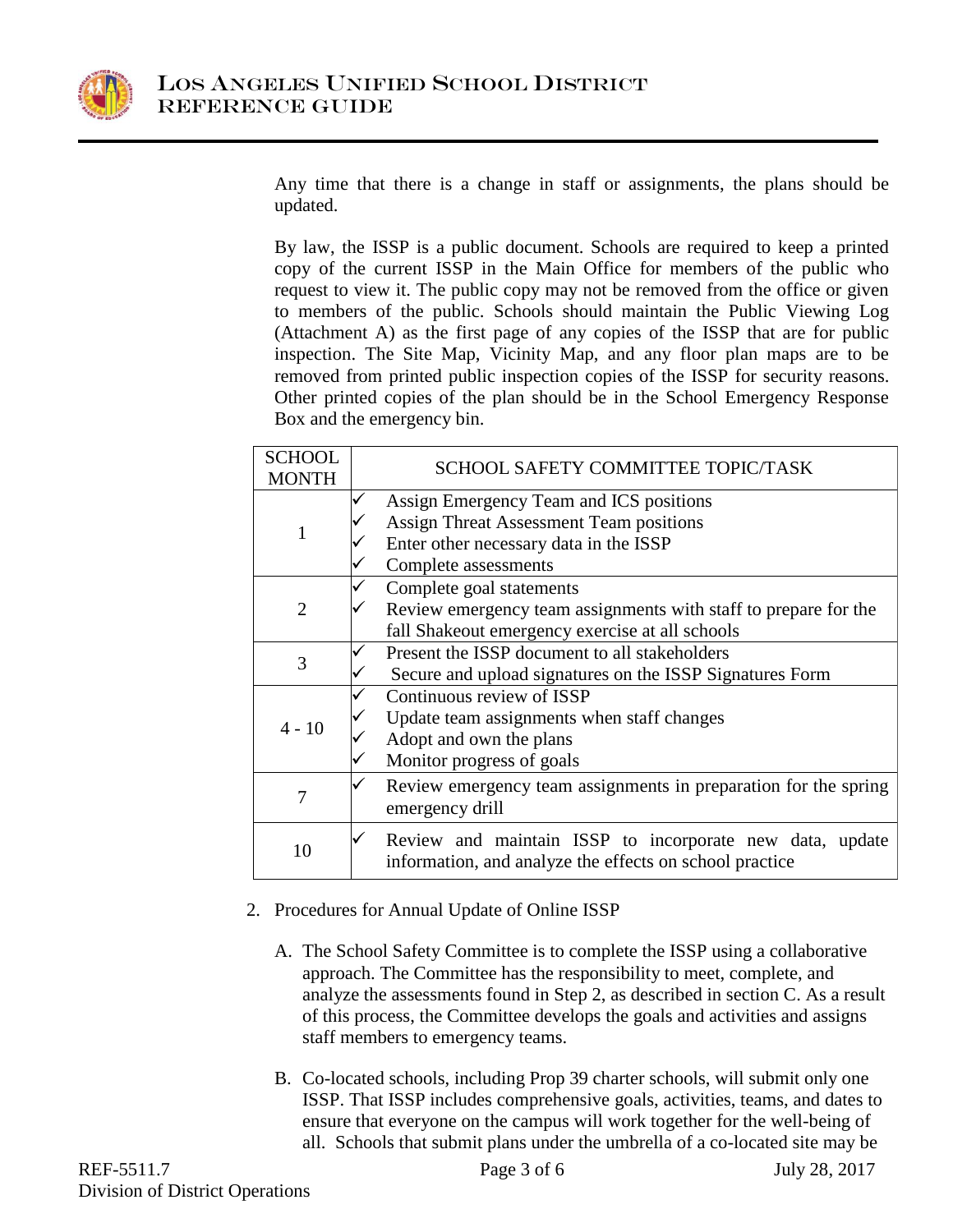

required to produce or create their own specific school's Attendance and Dropout Prevention plan, goals, and/or strategies and activities.

- C. The ISSP Edit View is divided into six steps, tabbed at the top of the screen and described below. As the steps are completed by the user, the tab for each section changes from red to green and the percentage will increase to 100%. Use the Print Screen button at the top of the screen to print the content of any screen. Each step includes a required checkbox to confirm that all content in the step has been reviewed.
	- 1. ISSP Step 1 This tab includes listing the team members of the School Safety Committee. Meetings may be calendared using the optional "Activities" feature at the top of the screen.
	- 2. ISSP Step 2 In this tab, the School Safety Committee completes the assessments of their environment and practices to improve school climate. The assessments should be completed using a team approach and not by one person. Data and responses for the assessments completed by the School Safety Committee should be entered into the ISSP Step 2 tab. This assessment information will be maintained for the following year.
	- 3. ISSP Step 3 This tab includes entering one goal for each of the following components:
		- School-wide Discipline Plan implementation
		- Attendance and dropout prevention
		- Threat/Hazards
		- Emergency Functions
	- 4. ISSP Step 4 This tab is used to update the emergency plan and response assignments, as decided by the School Safety Committee. The following information should be updated and entered in this tab:
		- Emergency team member assignments
		- Incident Command Team, Crisis Team and Threat Assessment Team.
		- Primary and back-up off-site relocation addresses and contact information for management personnel at those sites.
		- Personnel designated in the Emergency Contacts section must provide cell, work, and home phone numbers where each can be contacted during work and non-work hours in case of an emergency. These employees must update their own contact information in Employee Self Service at [http://ess.lausd.net](http://ess.lausd.net/) and the information will populate into the ISSP the following day. Personal numbers are secure and accessed only in the event of an emergency. A link to Employee Self Service is also available in the ISSP Resources feature. Missing phone numbers may be entered into Step 4 in the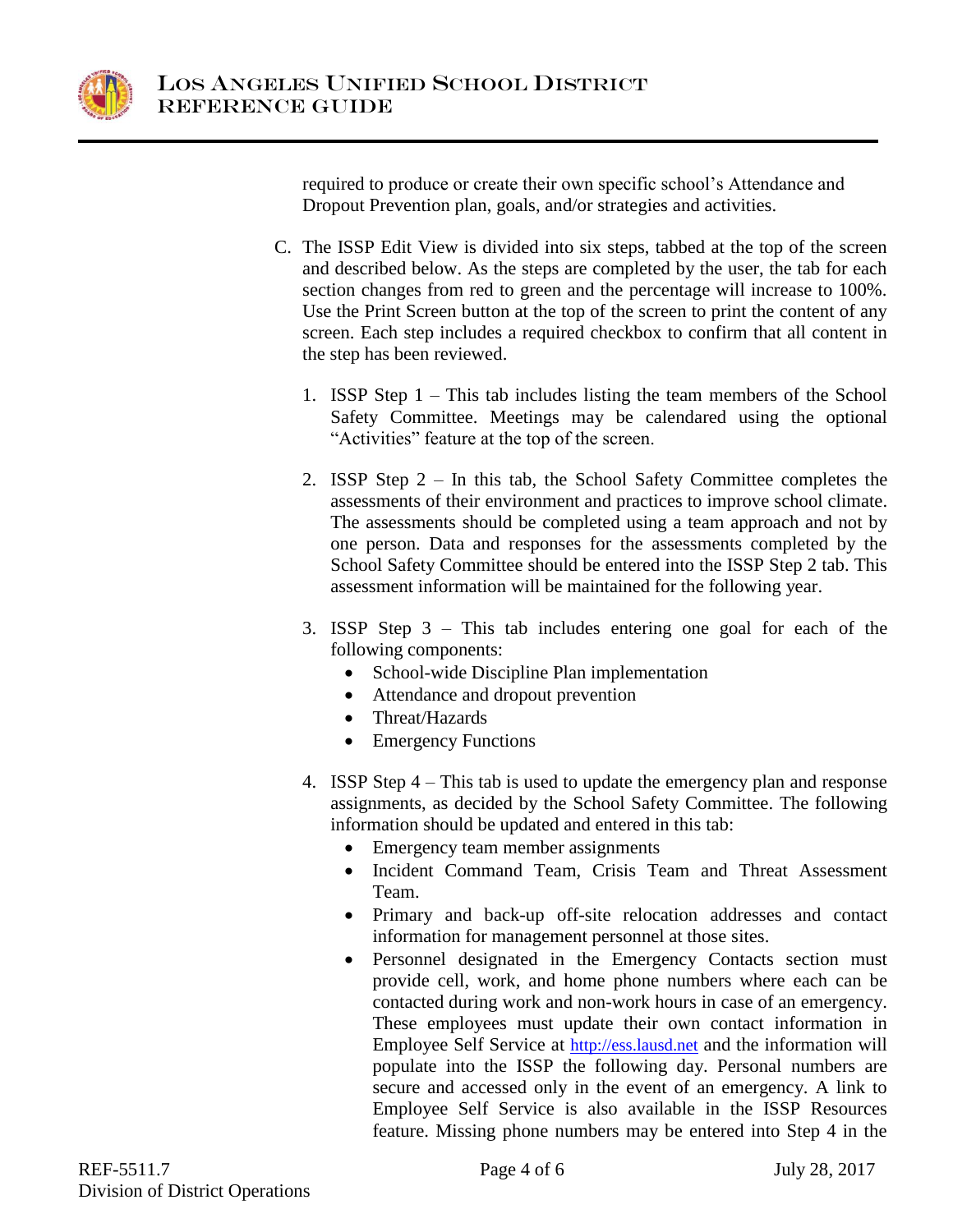

spaces provided by clicking the name of the employee and then clicking the edit button; these changes will not replace or populate information in Employee Self Service.

- Schools can use the "Emergency Team Staff Assignment Survey" form (Attachment B) to survey staff for skills, training or aptitude for specific emergency response functions. The form can also be copied into an online survey tool.
- 5. ISSP Step 5 This tab is used to secure the required signatures certifying that the plan was developed and approved using a collaborative process. Required signatures include:
	- Principal
	- UTLA chapter chair
	- Classified representative
	- Parent representative (of an attending student)
	- Law enforcement officer
	- Student representative (secondary schools only)

A blank signature page template is provided in Step 5 under "Approve the Plan". The blank form is also available in the "Forms" section of the Resources tab at the top of the screen. After the signature page is signed, it is uploaded into Step 5 and will be visible in the ISSP Planning View and Emergency View online and will be included in printed copies of the plan.

- 6. ISSP Step 6 This tab includes guidance on informing stakeholders of the plan, training staff on their roles, and revising and maintaining the plan. This section includes an optional section titled, "Hold Meeting Document Upload" where agendas, sign-in sheets and other supporting documents from the stakeholder meeting can be uploaded. There is no mandatory data that needs to be entered in this step, but the box certifying that all content has been reviewed must be checked.
- 7. Several useful features are included in the "School Details" screen of the ISSP program:
	- Schools at this Site a list of all schools and programs covered by the ISSP
	- School Staff a list of all LAUSD employees assigned to the site
	- Floor Plans and Maps view maps included in the ISSP. If the school has an additional map that it would like to include, it can be uploaded here.
	- Bell Schedule Upload the school bell schedules in this section. Early Education Centers should upload their hours of operation and dates of closure in place of a bell schedule.
	- Archived Plans Site Safe School Plans from previous school years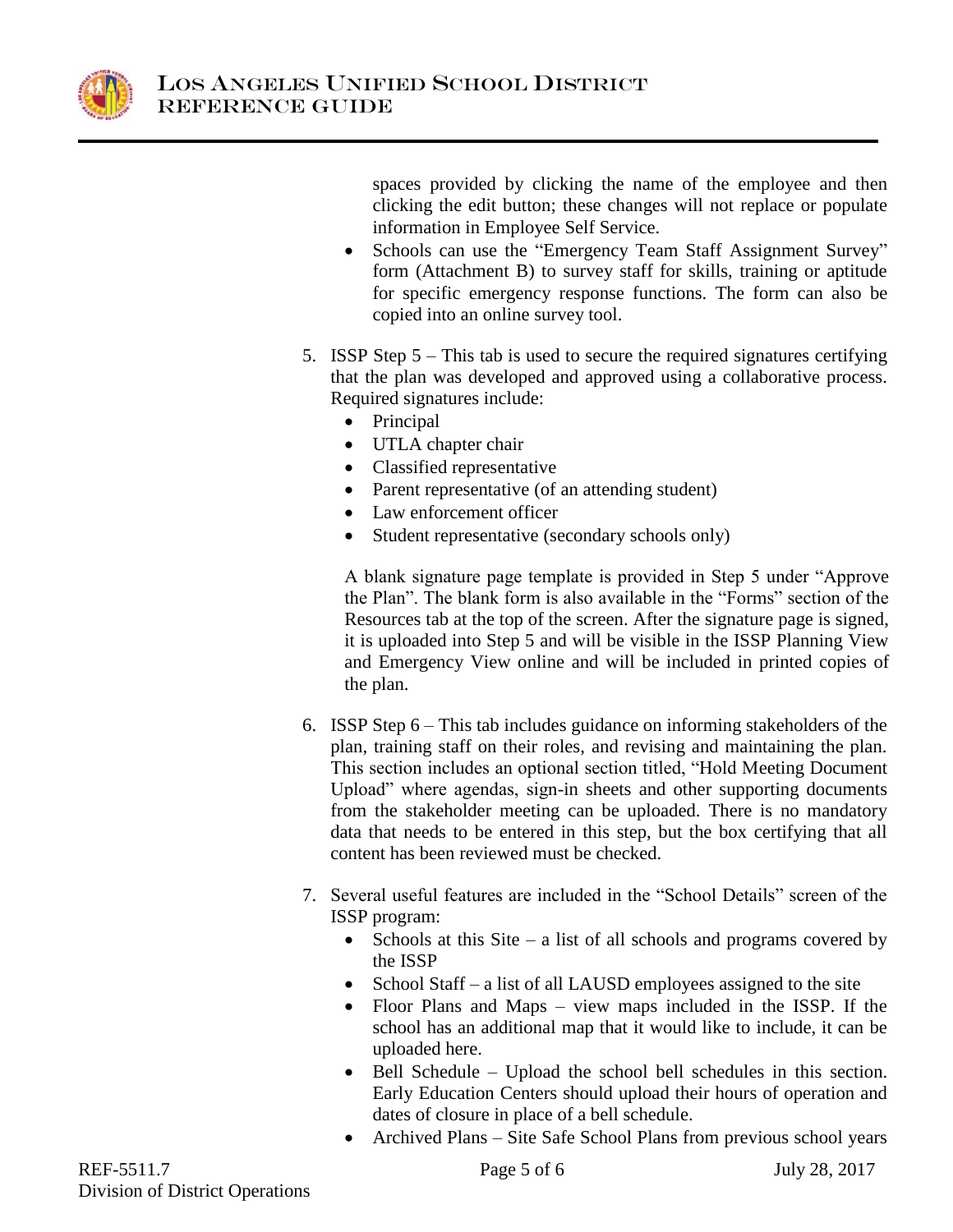

can be viewed or downloaded.

- D. Print several copies of the ISSP after the signature page has been uploaded, all six steps are complete, and the plan has been approved. Printed copies need to be updated whenever data entered into the plan changes, such as when a staff member assigned to an emergency team retires. Check the plan periodically throughout the year to ensure that all data is accurate.
- **ATTACHMENTS:** Attachment A: Integrated Safe School Plan (ISSP) Public Viewing Log Attachment B: Emergency Team Staff Assignment Survey
- **RELATED RESOURCES:** Online training for the Integrated Safe School Plan is available on the Learning Zone as *STEPS 423 Updating and Submitting the Integrated Safe School Plan.* The *Administrator Certification On-Line System Memorandum* is issued annually by the Division of District Operations.
- **ASSISTANCE:** For assistance with completing the Integrated Safe School Plan, first try accessing the program using a different web browser, which may solve technical issues. For other assistance, please contact your Local District Operations Coordinator. Specific inquiries may be directed as follows:

Technical Assistance:

• ITD Help Desk <http://achieve.lausd.net/helpdesk> (213) 241-5200, Option 6

Content Assistance:

- School Safety Committee, Assessments, and Goals (ISSP Steps 1, 2, 3): Daryl Narimatsu, Administrator of Operations Division of District Operations (213) 241-5337
- Emergency Teams, Emergency Information, Threats/Hazards and Actions (ISSP Steps 4, 5, 6): Dr. Jill Barnes, Executive Emergency Strategist Division of District Operations - Emergency Services (213) 241-5337
- Threat Assessment Team, Crisis Team and Crisis Resources (sections of ISSP Step 4): Ailleth Tom, Coordinator, Crisis Counseling & Intervention Services Student Health and Human Services (213) 241-2174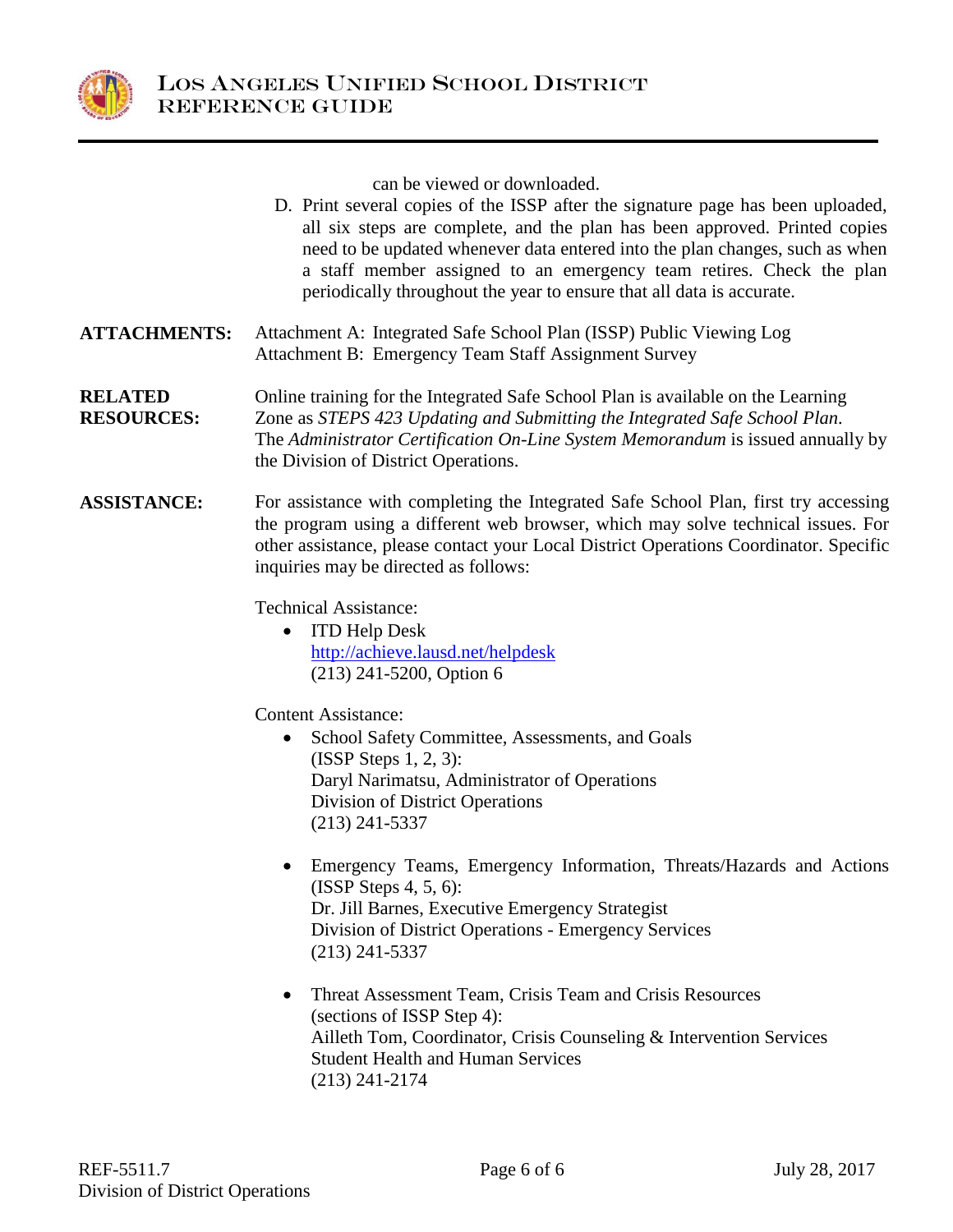

 **\_\_\_\_\_\_\_\_\_\_\_\_\_\_\_\_\_\_\_\_\_\_\_\_\_\_\_\_\_\_\_\_\_\_\_\_\_\_\_\_\_\_\_\_\_\_\_\_\_\_\_\_\_\_\_\_\_\_\_\_\_**

**School Name**

# **Integrated Safe School Plan (ISSP) Public Viewing Log**

| Date | Time In | <b>Name of Visitor</b>   | <b>Identification #</b>           | <b>Time Out</b> | <b>Signature of Visitor</b>       | <b>Monitoring</b><br><b>Employee Initials</b> |
|------|---------|--------------------------|-----------------------------------|-----------------|-----------------------------------|-----------------------------------------------|
|      |         |                          | $\sim$ $\sim$ $\sim$              |                 |                                   |                                               |
|      |         |                          |                                   |                 |                                   |                                               |
|      |         | $\sim$                   |                                   |                 |                                   |                                               |
|      |         | $\overline{\phantom{a}}$ |                                   |                 |                                   |                                               |
|      |         |                          |                                   |                 |                                   |                                               |
|      |         |                          |                                   |                 |                                   |                                               |
|      |         |                          |                                   |                 | $\sim$<br>$\overline{1}$          |                                               |
|      |         |                          |                                   |                 | $\tilde{\phantom{a}}$             |                                               |
|      |         |                          |                                   |                 |                                   |                                               |
|      |         |                          |                                   |                 | <b>Contract Contract Contract</b> |                                               |
|      |         |                          |                                   |                 |                                   |                                               |
|      |         |                          |                                   |                 |                                   |                                               |
|      |         |                          |                                   |                 |                                   |                                               |
|      |         |                          |                                   |                 |                                   |                                               |
|      |         |                          |                                   |                 |                                   |                                               |
|      |         |                          |                                   | D.              |                                   |                                               |
|      |         |                          | <b>Contract Contract Contract</b> |                 |                                   |                                               |
|      |         |                          |                                   |                 |                                   |                                               |

**This log must be maintained for all PUBLIC VIEW of the ISSP.**